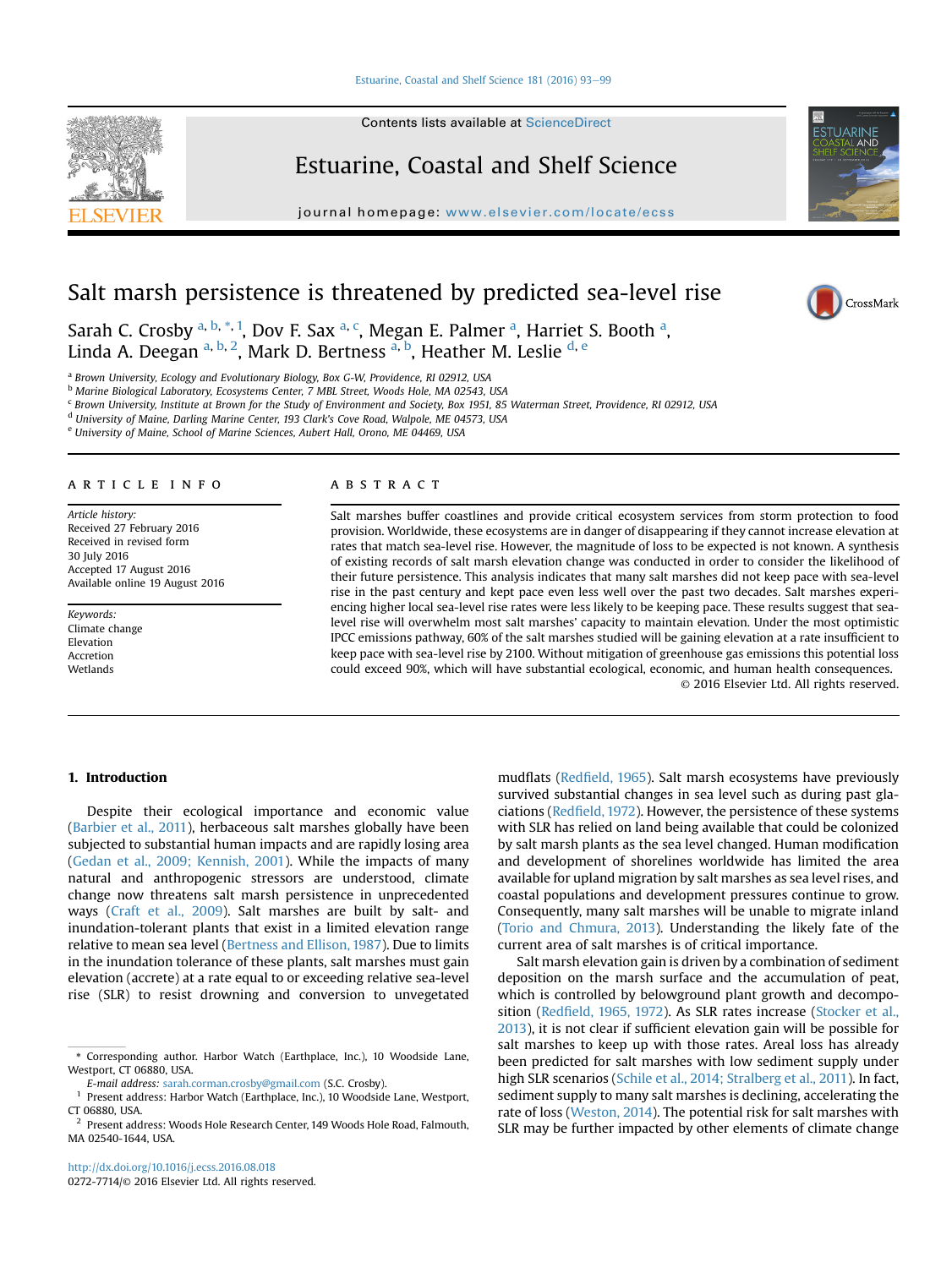such as storm frequency [\(Schuerch et al., 2013\)](#page-6-0) and rising  $CO<sub>2</sub>$  and temperature [\(Charles and Dukes, 2009; Kirwan and Blum, 2011;](#page-5-0) [Kirwan et al., 2009\)](#page-5-0). In spite of the complexity of possible impacts, climate change and its effects (particularly SLR) are expected to decrease the potential for persistence of many salt marshes ([Kirwan et al., 2010](#page-5-0)).

While anthropogenic increases in SLR have occurred over the past century, even more dramatic increases are expected by 2100 ([Stocker et al., 2013](#page-6-0)). One of the Intergovernmental Panel on Climate Change (IPCC) representative concentration pathways (RCPs) with the highest  $CO<sub>2</sub>$  concentrations (RCP8.5) predicts a dramatic increase in sea level, corresponding with a SLR rate as high as 16 mm  $y^{-1}$  by the end of the century [\(Stocker et al., 2013\)](#page-6-0). Even the most conservative pathway (RCP2.6) would still result in a rate of SLR of up to 7 mm  $y^{-1}$  ([Stocker et al., 2013](#page-6-0)). While the potential for salt marsh loss with SLR is widely recognized ([Kirwan](#page-5-0) [et al., 2010; Kirwan and Megonigal, 2013; Morris et al., 2002;](#page-5-0) [Orson et al., 1985; Reed, 1995](#page-5-0)), the extent and magnitude of loss to be expected is uncertain. Potential salt marsh responses can be evaluated now by taking advantage of existing long-term records of change in marsh elevation in response to SLR rates. In addition, local and regional variation in relative SLR rates (driven by isostatic rebound, groundwater withdrawal, ocean circulation, and other factors) provides an opportunity to explore accretion in salt marshes currently experiencing different SLR rates. Collectively, these existing records can provide a lens to explore how salt marshes have responded to recent sea level perturbations and how they might fare in the future.

While patterns in salt marsh carbon sequestration have been examined [\(Chmura et al., 2003\)](#page-5-0) and accretion data have been used to assess salt marsh carbon storage [\(Ouyang and Lee, 2014\)](#page-5-0), few syntheses of accretion rates relative to SLR and marsh persistence have been conducted [\(Kirwan et al., 2016](#page-5-0)). Here, an analysis of salt marsh elevation change was conducted to investigate where and when salt marsh drowning (i.e., elevation gain rate less than the rate of SLR) has occurred and what future losses might be expected. Using a standard meta-analytic approach, data on rates of local SLR and salt marsh elevation change were compiled from 142 records from 54 publications (Table S1) to provide a perspective on future herbaceous, temperate-zone salt marsh loss under multiple SLR scenarios. Mangroves and other ecosystem types were not included in the analysis. We examined accretion rates observed in the field using long-term averages (data from <sup>210</sup>Pb and <sup>137</sup>Cs radiometric dating ([Appleby, 2008](#page-5-0)), average record length of  $47.9 \pm 3.1$  years) and recent records (data from surface elevation tables [\(Cahoon](#page-5-0) [et al., 2002\)](#page-5-0), average record length of  $5.2 \pm 0.3$  years). We considered these records both together and separately for the low marsh (flooded daily by tides) and the higher marsh (flooded less frequently), as controls on elevation change can differ between these zones (e.g., due to sediment capture, Fig. S1).

# 2. Methods

# 2.1. Literature search and article inclusion criteria

We surveyed the literature for papers reporting salt marsh accretion rates using radiometric, surface elevation table, or sediment deposition methods using systematic review and meta-analysis guidelines ([Moher et al., 2009](#page-5-0)). We searched the literature using the National Park Service IRMA and the ISI Web of Science databases for articles related to salt marsh elevation change to include in this study (cutoff date: June 6, 2013), using combinations of relevant key words (Table S2). After removing duplicates, there were 2400 results for WOS and 1540 results for NPS. We conducted preliminary filtering of the papers by reading the titles and abstracts of each article, retaining all papers with topics that were not obviously irrelevant. We also excluded papers that were written in languages other than English or where only the abstract was published. Modeling or laboratory studies without field data were excluded. A total of 468 relevant articles were identified, and the full text each of those was obtained, read and searched for data on salt marsh accretion rates and SLR. Our secondary filtering excluded papers that did not specify at a minimum the accretion rate, methods used, study duration, and in which marsh habitat the data were collected (low or high elevation marsh zones). Papers with surface elevation table or radiometric dating data records of less than 3 years were also excluded.

#### 2.2. Data collection

We extracted data from the final pool of relevant studies as defined above. We aggregated the data from these papers, capturing for each marsh the study location, the mean accretion rate for each marsh, the timing and duration of the study, the local reported SLR rate, the marsh habitat, the tidal range, dominant vegetation species and other site characteristics as available. If the study was conducted at an elevation above the low marsh but not explicitly in the high marsh (i.e., in the mid-marsh), it was classified as from the high marsh zone for our analyses. Overall mean accretion rates for each site were either provided directly in the text, figures or captions, or were calculated by us when raw data or replicates were provided. We treated data from one marsh habitat at one study time as a single observation. For example, if low and high marsh data were provided for one site in one study, each was included separately in our study. If one study reported two accretion rates in the low marsh covering the same time period, then we took the mean of those values and treated the mean as a single observation. If SLR was provided as a total amount of rise spanning a range of dates, we divided that total by the number of years to calculate the SLR rate.

We collected accretion data calculated using three method types: (1) radiometric dating, (2) surface elevation tables and (3) marker horizons. Radiometric dating methods typically used deep marsh sediment cores that were sampled at regular intervals down the core and then  $^{210}$ Pb,  $^{137}$ Cs or both were quantified in each sample to calculate age of the core with depth. Surface elevation tables record elevation change using surface elevation measurements relative to a deep benchmark over multiple years, similarly integrating elevation change across both the surface and subsurface marsh. Marker horizon data measures the deposition of sediment on the marsh surface as measured over a material applied to the top layer of sediment, typically feldspar or glitter. Data from the first two method types were compared to SLR, as they are measures of elevation change, while the marker horizon data were used only as context for the other data since they do not include sub-surface and organic contributions to elevation change. It is possible that differences in the frequency and time since the occurrence of episodic events (e.g., hurricanes) could impact our interpretation of accretion rates and balances across our sites. However, we did not find a relationship between accretion rate (with a  $log(x+1)$  transformation applied for normality) and study length (n = 97; y = 0.00036x + 0.71, P = 0.68, R<sup>2</sup> = 0.0018) using linear regression. We also observed no relationship between accretion balance and tidal range for the different temporal scales in the low marsh (long-term:  $n = 8$ ; recent:  $n = 3$ ) and high marsh (long-term:  $n = 32$ ; recent:  $n = 7$ ).

## 2.3. Data analysis

We calculated accretion balance for each marsh as the mean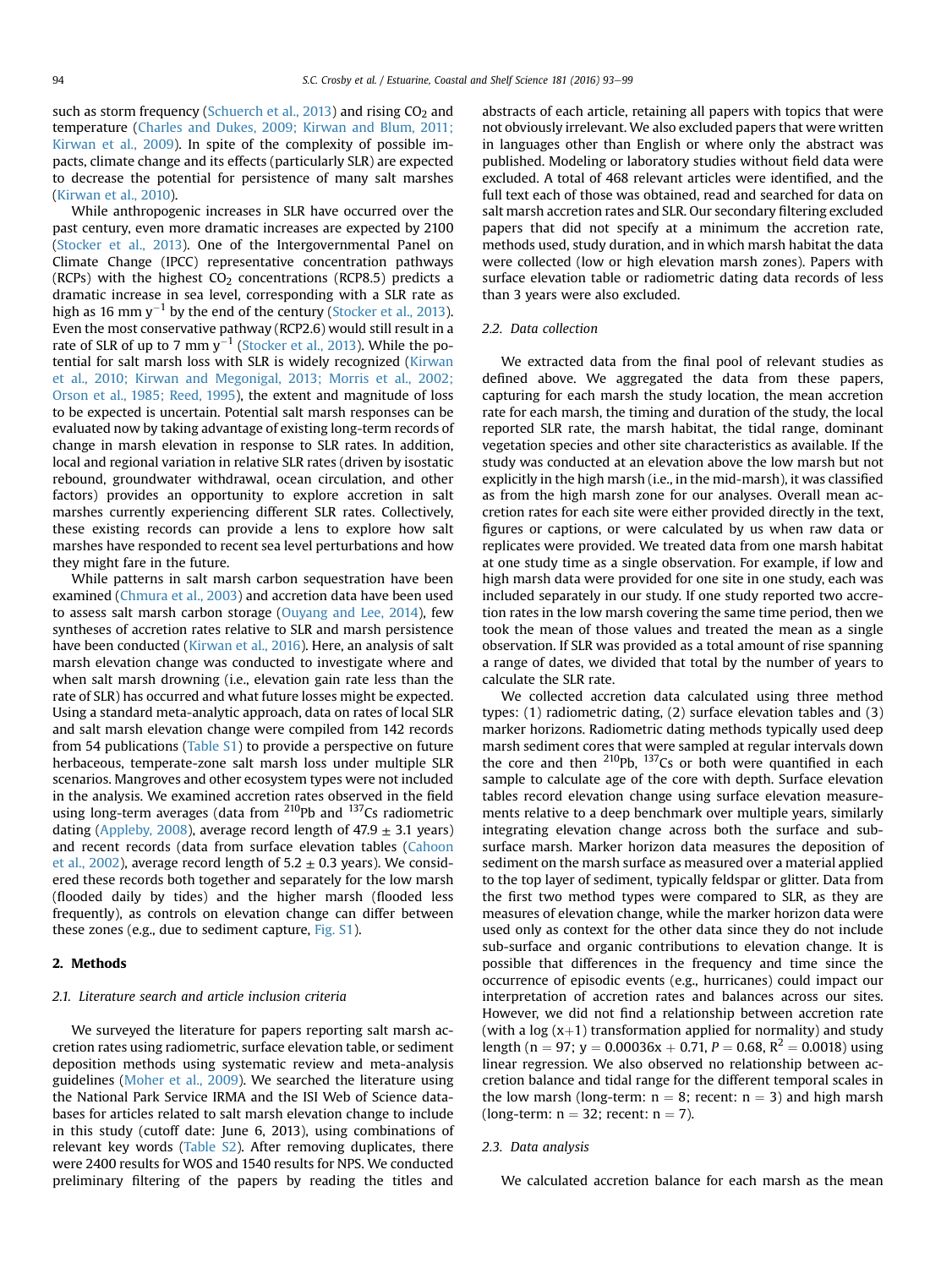accretion rate minus the local SLR rate as reported by that paper. We did not calculate an accretion balance for marshes for which only accretion rate was reported (without local SLR), though we did include those accretion rates in other data presentations [\(Figs. 1](#page-3-0) [and 2](#page-3-0), Fig. S2) that did not include SLR data. Both SLR and accretion data were provided for 84 sites (as determined by radiometric dating and/or surface elevation table data). We compared the accretion rates by method and habitat type to the local SLR rates as provided in each paper, and compared all of the reported accretion rates to predicted future rates of SLR. The data included in our study were not equally available globally and reflect a geographic bias toward the northern Atlantic. Care should be taken in applying these results beyond the geographic scope of our work. Accretion rates less than zero are indicative of erosion.

We tested for relationships between accretion balance and SLR rate and tidal range using linear regression. We tested for differences in mean accretion balance between marsh habitat (low or high), study method (radiometric dating or surface elevation table), and vegetation (single species or multiple species) using t-tests. All statistical analyses were conducted in JMP (JMP, Version 10, SAS Institute Inc., Cary, NC, 1989-2007). The mean accretion balance for each marsh was mapped using Geographic Information Systems (ESRI ArcMap, version 10.2.2) to show the trends and variation in current marsh persistence across regions, with the background world map provided by the Global Self-consistent, Hierarchical, High-resolution Geography Database. Version 2.3.0. Paul Wessel, SOEST, University of Hawai'i, Honolulu, HI. Walter H. F. Smith, NOAA Geosciences Lab, National Ocean Service, Silver Spring, MD (accessed May 29, 2014).

Because the SLR data reported in the papers came from a variety of sources, we confirmed that the rates of SLR reported in the papers were consistent with other SLR records by comparing the papers' reported records to an existing long-term SLR rate dataset from the Permanent Service for Mean Sea Level [PSMSL] ([Anonymous, 2014; Holgate et al., 2013\)](#page-5-0). The PSMSL mean SLR rate data from all available stations were imported into a Geographic Information Systems (ESRI ArcMap, version 10.2.2) map to determine the nearest PSMSL station to each study site. We then compared the PSMSL long-term SLR rate record for the nearest station to the SLR rate reported for each paper. The average difference between the PSMSL and papers' reported rates was only 1.4  $\pm$  0.1 mm y<sup>-1</sup>, and there was a significant linear relationship between the reported rate of SLR and the PSMSL rate for the nearest station (n = 84; y =  $0.62x + 0.76$ , P = 0.0001, R<sup>2</sup> = 0.46; square-root  $(x+1)$  transformation applied for normality). There was also a linear relationship (Fig. S3) between accretion balance calculated using the papers' reported SLR rates and the accretion balance calculated using the PSMSL rates ( $n = 84$ ;  $y = 0.88x + 0.25$ ,  $P = 0.0001$ ,  $R^2 = 0.78$ ). Based on these calculations using an external SLR data source, we concluded that use of the papers' reported rates was appropriate.

# 3. Results

The plant species composition of the marshes studied was reported in 70 of the records analyzed. Of these, 33 records were from plots containing only Spartina alterniflora, 16 were from plots containing only S. patens, and the remaining papers were from plots containing one or several of 21 species (Table S3). For these papers where plant species composition was reported, there was no difference in accretion rate or accretion balance observed between plots with one species ( $n = 57$ ) versus multiple species ( $n = 13$ ).

Salt marsh accretion varied among sites, but generally corresponded to rates that would be insufficient to keep pace with expected SLR rates. Recent rates of accretion ranged

from  $-0.3-16$  mm  $y^{-1}$ , but most were on the lower end of this range. More than 2/3 of the combined long- and short-term records had accretion rates less than 5 mm  $y^{-1}$  ([Fig. 1a](#page-3-0)). Similar results were found when considering each data type independently (Fig. S2). Considering four different RCP scenarios, we expect that 60-91% of salt marshes studied will not be keeping pace with predicted SLR by the end of this century ([Fig. 2\)](#page-3-0). Predicted salt marsh loss varied among regions, but our ability to interpret this variation is limited by the small number of records in some regions and the lack of data available for others ([Fig. 2\)](#page-3-0).

Evidence of salt marshes' capacity to keep pace with SLR can be further examined by considering changes in 'accretion balance', which is the observed accretion rate subtracted from the local SLR rate. Accretion balance calculations indicate that insufficient accretion is occurring at many salt marshes to keep up with rates of SLR observed to date ([Figs. 1b and 3\)](#page-3-0). Among the nine salt marshes observed to have the highest rates of local SLR, eight are already not keeping pace, at an average rate of elevation loss of  $3.9 \pm 1.1$  mm y<sup>-1</sup> ([Fig. 4](#page-5-0)). Examination of average accretion rates across salt marshes allows us to contrast different types of evidence from different time scales. On multi-decade timescales (based on radiometric dating records), on average the marsh accretion balance has been positive (i.e., salt marshes were accreting faster than SLR) in both the high and low marsh habitats, with accretion rates averaging 1.2  $\pm$  0.38 mm y<sup>-1</sup> greater than the rate of SLR [\(Fig. 5\)](#page-5-0). However, more recent multi-year timescales (based on surface elevation table records) show accretion rates on average only  $0.53 \pm 1.3$  mm y<sup>-1</sup> greater than SLR (for the low and high marsh habitats combined), but less than SLR in low-marsh habitats [\(Fig. 5\)](#page-5-0).

## 4. Discussion

The accretion rates observed in this study ([Fig. 1](#page-3-0)a) are low relative to rates of SLR that are expected to occur by the end of this century ([Stocker et al., 2013](#page-6-0)). Consequently, if recent rates of salt marsh elevation gain are maintained, then the majority of herbaceous salt marshes studied will begin to drown ([Fig. 2\)](#page-3-0). This would be true even with the most conservative RCP, whereas the most extreme RCP would correspond with drowning in 91% of salt marshes studied assuming their current accretion rates [\(Fig. 2\)](#page-3-0). Insufficient accretion to keep pace with even present-day rates of SLR is widespread [\(Fig. 3\)](#page-4-0). Still, it is conceivable that salt marshes might keep better pace in the future if ecogeomorphic feedbacks exist in which increasing SLR rates result in greater salt marsh accretion rates; this adaptive capacity could occur, for example, if increasing inundation leads to increases in sediment deposition ([Cahoon and Reed, 1995](#page-5-0)) and plant productivity [\(Morris et al.,](#page-5-0) [2002\)](#page-5-0). We evaluated this possibility by examining elevation change with respect to local variation in the current rates of SLR, which can vary due to local factors including prevailing winds, ocean currents, gravitational forces, and isostatic conditions. We found no evidence for such a capacity to sufficiently respond to increased rates of SLR; the salt marshes in our study experiencing higher SLR rates were almost all already drowning ([Fig. 4](#page-5-0)). Indeed, recent models predict a shift from positive to negative salt marsh organic matter accumulation at SLR rates of  $4-4.5$  mm  $y^{-1}$ , and based on those predictions this shift will occur after the year 2075 ([Kirwan and Mudd, 2012\)](#page-5-0). However, other studies suggest that for some sites this drowning will be compensated for by increased accretion with increased flooding frequency due in part to increased sediment deposition ([Kirwan et al., 2010; Morris et al.,](#page-5-0) [2002\)](#page-5-0). However, for sediment-starved marshes where accretion is driven primarily by belowground biomass accumulation and at extreme rates of inundation any submergence-driven increase in accretion will likely be overwhelmed.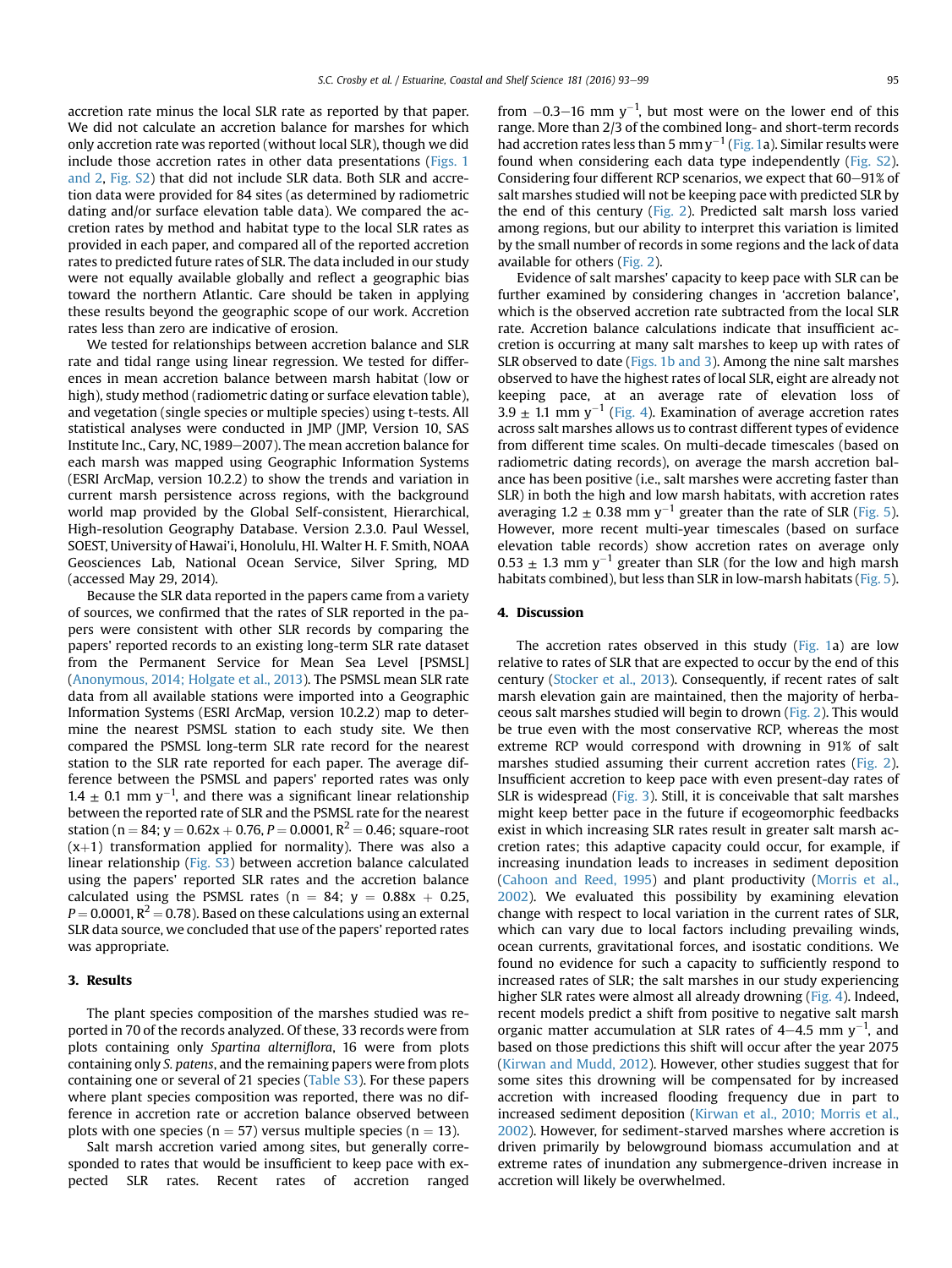<span id="page-3-0"></span>

Fig. 1. (a) Histogram of recently observed accretion rates from saltmarshes worldwide, grouped by multi-decade, radiometric records (grey bars) and multi-year, surface elevation table records (black bars). Dashed lines indicate predicted rates of sea-level rise (rounded to the nearest whole number) under multiple representative concentration pathways (RCP2.6 in light grey, RCP4.5 in medium grey, RCP6.0 in dark grey and RCP8.5 in black) for the end of this century  $(2081-2100)$  ([Stocker et al., 2013\)](#page-6-0)). Median values for the range associated with each RCP are used. (b) Histogram of accretion balances (accretion rate - sea-level rise rate) for the same categories. Dashed black line shown at zero, such that observations to the left of the line represent salt marshes that are not keeping pace.



Fig. 2. Percentage of marshes drowning under predicted rates of sea-level rise based on the average of current accretion rates by region (All records,  $n = 98$ ; Europe,  $n = 20$ ; Atl. N. America,  $n = 69$ ; Pac. N. America,  $n = 7$ ; Australia,  $n = 2$ ). Drowning is shown for multiple IPCC scenarios (RCP2.6 shown in white at 4.4 mm  $y^{-1}$ , RCP4.5 shown in light grey at 6.1 mm y<sup>-1</sup>, RCP6.0 shown in dark grey at 7.4 mm y<sup>-1</sup>, and RCP8.5 shown in black at 11.2 mm y<sup>-1</sup>, from left to right) for the end of this century (2081–2100). Two records from Australia not shown separately were included in the presentation of all records.

Differences in accretion balance between long-term and shortterm records suggest that a tipping point may have already been reached. On longer timescales salt marshes have been keeping pace; however, recent records show a lower accretion balance, and even that a negative accretion balance has already been reached for low-marsh habitats [\(Fig. 5\)](#page-5-0). While some of the differences between long and short-term records might be due to the methods used (i.e.,

radiometric dating vs. surface elevation tables), the direction of the change is consistent with differences observed for two salt marsh areas where both types of data are available. In both cases, the longterm accretion rates were higher than the short-term, more recent rates ([Roman et al., 2007](#page-5-0)). In the first case, the long-term rate was 2.2 mm y<sup>-1</sup> while the corresponding recent rate was 2.08 mm y<sup>-1</sup>. In the second case, the long-term rate was 4.2 mm  $y^{-1}$  while the corresponding recent rate was 2.04 mm  $y^{-1}$  [\(Roman et al., 2007\)](#page-5-0). While other explanations are possible, the shift in accretion balance between long and short-term records is consistent with the interpretation of increased salt marsh drowning due to increasing SLR rates over the past several decades. However, additional research is needed on the comparability of these methods of accretion measurement.

The severity of the impact of SLR on salt marsh loss will depend upon a balancing of driving factors. For example, tidal range may impact the vulnerability of a given site; microtidal salt marshes may be more sensitive to rising sea level than macrotidal sites ([Friedrichs and Perry, 2001; Kirwan and Guntenspergen, 2010\)](#page-5-0). Alteration of sediment supply to salt marshes through damming and land-use or hydrological modifications can also decrease accretion ([Weston, 2014\)](#page-6-0). Increasing storm frequency may lessen the risk for some sites by increasing sediment supply and thus elevation gain through sedimentation ([Schuerch et al., 2013](#page-6-0)), however storms can also cause substantial erosion especially along the salt marsh seaward edge. Other effects of climate change may also influence salt marshes' capacity to keep pace, but sometimes in opposing ways. For example, rising  $CO<sub>2</sub>$  and temperatures could increase plant growth, which could help to increase salt marsh elevation ([Charles and Dukes, 2009; Kirwan et al., 2009](#page-5-0)). However, rising temperatures will also increase belowground decomposition, which would decrease salt marsh elevation [\(Kirwan and Blum,](#page-5-0) [2011\)](#page-5-0). These changes will be further complicated by shifting plant phenology, which may impact above and belowground growth allocation (and thus accretion) [\(Crosby et al., 2015\)](#page-5-0).

Our findings suggest by the end of this century that  $60-91\%$  of the salt marshes studied could be losing the race against IPCCpredicted rates of SLR. Some studies predict increases in sea level greater than IPCC scenarios [\(Jevrejeva et al., 2010; Vermeer and](#page-5-0) [Rahmstorf, 2009\)](#page-5-0), suggesting that these high levels of predicted salt marsh drowning may even be conservative. It is important to note, however, that these estimates do not consider current elevation capital of the salt marshes studied ([Cahoon and](#page-5-0) [Guntenspergen, 2010\)](#page-5-0); some sites may have a higher-elevation starting point than others and thus will persist longer under unsustainable accretion rates before they are lost. Once the accretion rate of a given marsh is exceeded by the SLR rate, the time required for that marsh to drown completely could take decades or longer and will depend on local factors including the starting elevation and elevation range of the marsh, species composition, as well as the degree to which it is constrained from upland migration.

There are strategies that if enacted could help to preserve the spatial extent or in-place accretion rate of salt marshes. Allowing salt marshes to expand inland to higher elevations, by preserving terrestrial migratory space, could help to counter some marsh loss, but this is only feasible currently in places that lack a developed infrastructure and where the upland slopes gradually. Avoiding additional decreases in salt marsh sediment supply ([Weston, 2014\)](#page-6-0) by reconnecting them with their upland sediment sources (e.g., dam and impoundment removals) also may mitigate the rate of drowning for sediment-starved systems. While the net impact of nutrients on salt marshes is debated, decreasing eutrophication may also help decrease habitat loss ([Deegan et al., 2012](#page-5-0)). Finally, reducing greenhouse gas emissions to be consistent with IPCC scenario RCP2.6 instead of RCP8.5 could potentially save 30% of the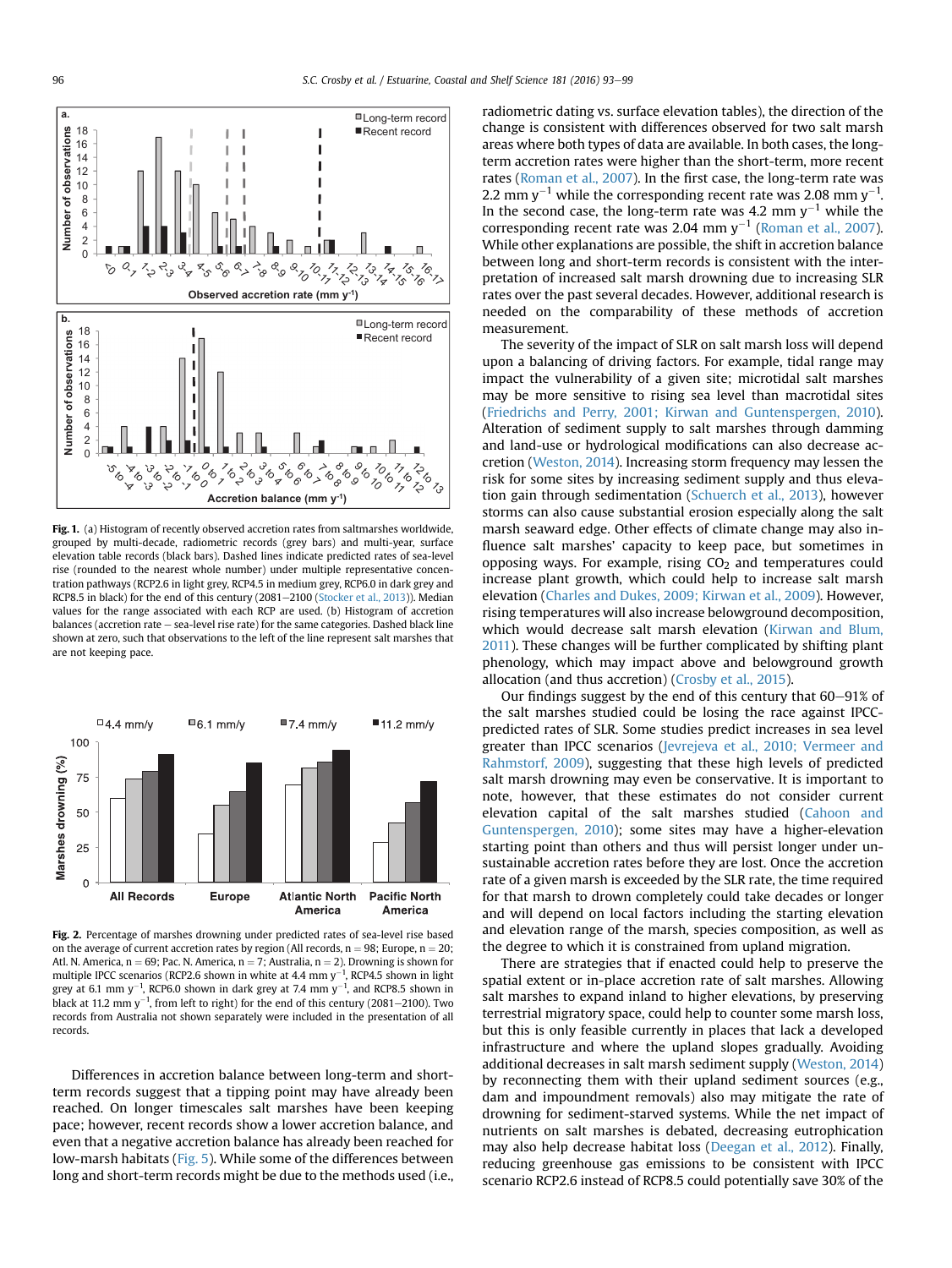<span id="page-4-0"></span>

Fig. 3. Accretion balance (reported accretion rate minus local sea-level rise rate) data for salt marshes in the U.S. and Europe, with insets of (a) the Bay of Fundy and adjacent areas (Canada), (b) the North Sea and adjacent areas (Europe), (c) the Gulf coast of Louisiana (U.S.), (d) the mid-Atlantic and adjacent areas (U.S.), and (e) Long Island Sound (U.S.). Accretion balance is indicated by symbol color and method is indicated by shape (circles represent radiometric dating data and triangles represent surface elevation table data).

salt marshes studied from being at risk to drowning by the end of this century.

However, even if all of these strategies are enacted, many salt marshes are already at risk. The loss of these ecosystems is likely to have cascading effects on the health of people and other species and ecosystems ([Barbier et al., 2011; Shepard et al., 2011](#page-5-0)). For example, due to the physical protection provided by salt marshes, coastal communities should expect increased storm impacts. Furthermore, the loss of salt marshes expected with SLR will

contribute to global carbon cycling and further drive climate change because these ecosystems serve as significant carbon sinks ([Chmura et al., 2003](#page-5-0)). In fact, salt marshes have higher carbon accumulation rates per unit area than mangroves, seagrass beds, or terrestrial forests [\(Ouyang and Lee, 2014\)](#page-5-0), thus making the mitigation of their loss all the more critical. As the value of salt marshes to people becomes increasingly understood and acknowledged, the potential loss of these systems within this century will present exceptional management challenges.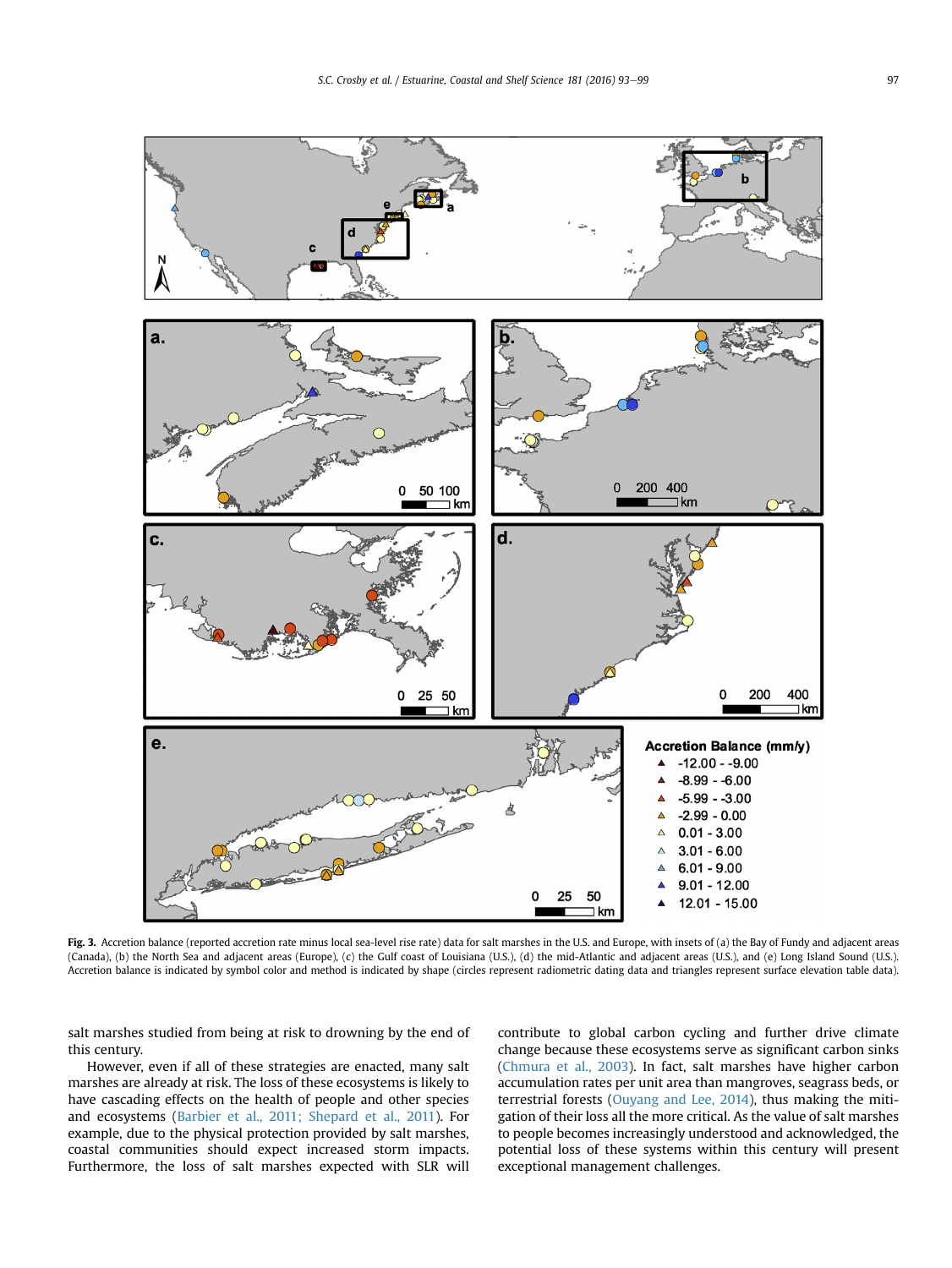<span id="page-5-0"></span>

Fig. 4. Accretion rates for the long-term (squares) and recent (triangles) records in the low (grey) and high (white) marsh experiencing different local sea-level rise rates. The black dashed line shows the line of equality between sea-level rise and accretion rates. Points falling below the line indicate marshes where accretion rate is not keeping pace with sea-level rise.



Fig. 5. Accretion balance in the low marsh (long-term:  $n = 24$ , recent:  $n = 5$ ), high marsh (long-term:  $n = 55$ , recent:  $n = 14$ ), and aggregated across both (long-term:  $n = 79$ , recent:  $n = 19$ ). Long-term and recent records were significantly different for only the low marsh (t-test,  $P = 0.026$ ). Error bars represent standard error.

#### Acknowledgments

This publication was developed under STAR Fellowship Assistance Agreement no. 91770401-0 awarded by the U.S. Environmental Protection Agency (EPA) to S.C. It has not been formally reviewed by EPA. The views expressed in this publication are solely those of Sarah Crosby and EPA does not endorse any products or commercial services mentioned in this publication. Additional funding was provided to S.C. by the National Park Service George Melendez Wright Climate Change Fellowship and the Marine Biological Laboratory Stanley Watson Graduate Student Fellowship, to H.L. from the ADVANCE Program of Brown University (NSF Grant #0548311), and to L.D. from the National Science Foundation (DEB-1354494, OCE-1238212) and the Northeast Climate Science Center (DOI-G12AC00001, DOI-G13AC00410).

## Appendix A. Supplementary data

Supplementary data related to this article can be found at [http://](http://dx.doi.org/10.1016/j.ecss.2016.08.018) [dx.doi.org/10.1016/j.ecss.2016.08.018.](http://dx.doi.org/10.1016/j.ecss.2016.08.018)

## References

- Anonymous, 2014. Tide Gauge Data, "Tide Gauge Data". Permanent Service for Mean Sea Level (PSMSL). <http://www.psmsl.org/products/trends/trends.txt>.
- [Appleby, P., 2008. Three decades of dating recent sediments by fallout radionu](http://refhub.elsevier.com/S0272-7714(16)30272-4/sref4)[clides: a review. Holocene 18, 83](http://refhub.elsevier.com/S0272-7714(16)30272-4/sref4)-[93.](http://refhub.elsevier.com/S0272-7714(16)30272-4/sref4)
- [Barbier, E.B., Hacker, S.D., Kennedy, C., Koch, E.W., Stier, A.C., Silliman, B.R., 2011. The](http://refhub.elsevier.com/S0272-7714(16)30272-4/sref6) [value of estuarine and coastal ecosystem services. Ecol. Monogr. 81, 169](http://refhub.elsevier.com/S0272-7714(16)30272-4/sref6)-[193](http://refhub.elsevier.com/S0272-7714(16)30272-4/sref6).
- [Bertness, M.D., Ellison, A.M., 1987. Determinants of pattern in a New England salt](http://refhub.elsevier.com/S0272-7714(16)30272-4/sref9)[marsh plant community. Ecol. Monogr. 57, 129](http://refhub.elsevier.com/S0272-7714(16)30272-4/sref9)-[147.](http://refhub.elsevier.com/S0272-7714(16)30272-4/sref9)
- [Cahoon, D.R., Guntenspergen, G.R., 2010. Climate change, sea-level rise, and coastal](http://refhub.elsevier.com/S0272-7714(16)30272-4/sref12) [wetlands. Natl. Wetl. Newsl. 32](http://refhub.elsevier.com/S0272-7714(16)30272-4/sref12).
- [Cahoon, D.R., Lynch, J.C., Perez, B.C., Segura, B., Holland, R.D., Stelly, C.,](http://refhub.elsevier.com/S0272-7714(16)30272-4/sref13) [Stephenson, G., Hensel, P., 2002. High-Precision measurements of wetland](http://refhub.elsevier.com/S0272-7714(16)30272-4/sref13) [sediment elevation: II. The rod surface elevation table. J. Sediment. Res. 72,](http://refhub.elsevier.com/S0272-7714(16)30272-4/sref13) [734](http://refhub.elsevier.com/S0272-7714(16)30272-4/sref13)-[739.](http://refhub.elsevier.com/S0272-7714(16)30272-4/sref13)
- [Cahoon, D.R., Reed, D.J., 1995. Relationships among marsh surface topography,](http://refhub.elsevier.com/S0272-7714(16)30272-4/sref15) [hydroperiod, and soil accretion in a deteriorating Louisiana salt marsh. J. Coast.](http://refhub.elsevier.com/S0272-7714(16)30272-4/sref15) [Res. 11, 357](http://refhub.elsevier.com/S0272-7714(16)30272-4/sref15)-369
- [Charles, H., Dukes, J.S., 2009. Effects of warming and altered precipitation on plant](http://refhub.elsevier.com/S0272-7714(16)30272-4/sref17) [and nutrient dynamics of a New England salt marsh. Ecol. Appl. 19, 1758](http://refhub.elsevier.com/S0272-7714(16)30272-4/sref17)-[1773](http://refhub.elsevier.com/S0272-7714(16)30272-4/sref17).
- [Chmura, G.L., Anisfeld, S.C., Cahoon, D.R., Lynch, J.C., 2003. Global carbon seques](http://refhub.elsevier.com/S0272-7714(16)30272-4/sref19)[tration in tidal, saline wetland soils. Glob. Biogeochem. Cycles 17, 1111.](http://refhub.elsevier.com/S0272-7714(16)30272-4/sref19)
- [Craft, C., Clough, J., Ehman, J., Joye, S., Park, R., Pennings, S., Guo, H.Y.,](http://refhub.elsevier.com/S0272-7714(16)30272-4/sref27) [Machmuller, M., 2009. Forecasting the effects of accelerated sea-level rise on](http://refhub.elsevier.com/S0272-7714(16)30272-4/sref27) [tidal marsh ecosystem services. Front. Ecol. Environ. 7, 73](http://refhub.elsevier.com/S0272-7714(16)30272-4/sref27)-[78](http://refhub.elsevier.com/S0272-7714(16)30272-4/sref27).
- [Crosby, S.C., Ivens-Duran, M., Bertness, M.D., Davey, E., Deegan, L.A., Leslie, H.M.,](http://refhub.elsevier.com/S0272-7714(16)30272-4/sref29) [2015. Flowering and biomass allocation in U.S. Atlantic coast](http://refhub.elsevier.com/S0272-7714(16)30272-4/sref29) Spartina alterni-flora[. Am. J. Bot. 102, 669](http://refhub.elsevier.com/S0272-7714(16)30272-4/sref29)-[676](http://refhub.elsevier.com/S0272-7714(16)30272-4/sref29).
- [Deegan, L.A., Johnson, D.S., Warren, R.S., Peterson, B.J., Fleeger, J.W., Fagherazzi, S.,](http://refhub.elsevier.com/S0272-7714(16)30272-4/sref31) [Wollheim, W.M., 2012. Coastal eutrophication as a driver of salt marsh loss.](http://refhub.elsevier.com/S0272-7714(16)30272-4/sref31) [Nature 490, 388](http://refhub.elsevier.com/S0272-7714(16)30272-4/sref31)-[392.](http://refhub.elsevier.com/S0272-7714(16)30272-4/sref31)
- [Friedrichs, C.T., Perry, J.E., 2001. Tidal salt marsh morphodynamics: a synthesis.](http://refhub.elsevier.com/S0272-7714(16)30272-4/sref37) [J. Coast. Res. 7](http://refhub.elsevier.com/S0272-7714(16)30272-4/sref37)-[37.](http://refhub.elsevier.com/S0272-7714(16)30272-4/sref37)
- [Gedan, K.B., Silliman, B.R., Bertness, M.D., 2009. Centuries of human-driven change](http://refhub.elsevier.com/S0272-7714(16)30272-4/sref38) in salt marsh ecosystems. Annu. Rev. Mar. Sci. 1,  $117-141$ .
- [Holgate, S.J., Matthews, A., Woodworth, P.L., Rickards, L.J., Tamisiea, M.E.,](http://refhub.elsevier.com/S0272-7714(16)30272-4/sref44) [Bradshaw, E., Foden, P.R., Gordon, K.M., Jevrejeva, S., Pugh, J., 2013. New data](http://refhub.elsevier.com/S0272-7714(16)30272-4/sref44) [systems and products at the Permanent service for mean sea level. J. Coast. Res.](http://refhub.elsevier.com/S0272-7714(16)30272-4/sref44)  $29,493 - 504$
- [Jevrejeva, S., Moore, J.C., Grinsted, A., 2010. How will sea level respond to changes in](http://refhub.elsevier.com/S0272-7714(16)30272-4/sref45) [natural and anthropogenic forcings by 2100? Geophys Res. Lett. 37.](http://refhub.elsevier.com/S0272-7714(16)30272-4/sref45)
- [Kennish, M.J., 2001. Coastal salt marsh systems in the US: a review of anthropogenic](http://refhub.elsevier.com/S0272-7714(16)30272-4/sref46) [impacts. J. Coast. Res. 731](http://refhub.elsevier.com/S0272-7714(16)30272-4/sref46)-[748](http://refhub.elsevier.com/S0272-7714(16)30272-4/sref46).
- [Kirwan, M., Blum, L., 2011. Enhanced decomposition offsets enhanced productivity](http://refhub.elsevier.com/S0272-7714(16)30272-4/sref48) [and soil carbon accumulation in coastal wetlands responding to climate change.](http://refhub.elsevier.com/S0272-7714(16)30272-4/sref48) [Biogeosciences Discuss. 8, 707](http://refhub.elsevier.com/S0272-7714(16)30272-4/sref48)-[722](http://refhub.elsevier.com/S0272-7714(16)30272-4/sref48).
- [Kirwan, M.L., Guntenspergen, G.R., 2010. In](http://refhub.elsevier.com/S0272-7714(16)30272-4/sref49)fluence of tidal range on the stability of
- [coastal marshland. J. Geophys. Res. Earth Surf. 115](http://refhub.elsevier.com/S0272-7714(16)30272-4/sref49). [Kirwan, M.L., Guntenspergen, G.R., D'Alpaos, A., Morris, J.T., Mudd, S.M.,](http://refhub.elsevier.com/S0272-7714(16)30272-4/sref50) [Temmerman, S., 2010. Limits on the adaptability of coastal marshes to rising sea](http://refhub.elsevier.com/S0272-7714(16)30272-4/sref50) [level. Geophys Res. Lett. 37.](http://refhub.elsevier.com/S0272-7714(16)30272-4/sref50)
- [Kirwan, M.L., Guntenspergen, G.R., Morris, J.T., 2009. Latitudinal trends in](http://refhub.elsevier.com/S0272-7714(16)30272-4/sref51) Spartina alterniflora [productivity and the response of coastal marshes to global change.](http://refhub.elsevier.com/S0272-7714(16)30272-4/sref51) [Glob. Change Biol. 15, 1982](http://refhub.elsevier.com/S0272-7714(16)30272-4/sref51)-[1989.](http://refhub.elsevier.com/S0272-7714(16)30272-4/sref51)
- [Kirwan, M.L., Megonigal, J.P., 2013. Tidal wetland stability in the face of human](http://refhub.elsevier.com/S0272-7714(16)30272-4/sref52) [impacts and sea-level rise. Nature 504, 53](http://refhub.elsevier.com/S0272-7714(16)30272-4/sref52)-[60](http://refhub.elsevier.com/S0272-7714(16)30272-4/sref52).
- [Kirwan, M.L., Mudd, S.M., 2012. Response of salt-marsh carbon accumulation to](http://refhub.elsevier.com/S0272-7714(16)30272-4/sref53) [climate change. Nature 489, 550](http://refhub.elsevier.com/S0272-7714(16)30272-4/sref53)-[553](http://refhub.elsevier.com/S0272-7714(16)30272-4/sref53).
- [Kirwan, M.L., Temmerman, S., Skeehan, E.E., Guntenspergen, G.R., Fagherazzi, S.,](http://refhub.elsevier.com/S0272-7714(16)30272-4/sref54) [2016. Overestimation of marsh vulnerability to sea level rise. Nat. Clim. Change](http://refhub.elsevier.com/S0272-7714(16)30272-4/sref54)  $6, 253 - 260$  $6, 253 - 260$  $6, 253 - 260$
- [Moher, D., Liberati, A., Tetzlaff, J., Altman, D.G., Grp, P., 2009. Preferred reporting](http://refhub.elsevier.com/S0272-7714(16)30272-4/sref58) [Items for systematic reviews and meta-analyses: the PRISMA Statement. Plos](http://refhub.elsevier.com/S0272-7714(16)30272-4/sref58) [Med. 6.](http://refhub.elsevier.com/S0272-7714(16)30272-4/sref58)
- [Morris, J.T., Sundareshwar, P., Nietch, C.T., Kjerfve, B., Cahoon, D., 2002. Responses of](http://refhub.elsevier.com/S0272-7714(16)30272-4/sref60) [coastal wetlands to rising sea level. Ecology 83, 2869](http://refhub.elsevier.com/S0272-7714(16)30272-4/sref60)-[2877.](http://refhub.elsevier.com/S0272-7714(16)30272-4/sref60)
- [Orson, R.A., Panagetou, W., Leatherman, S.P., 1985. Response of tidal marshes of the](http://refhub.elsevier.com/S0272-7714(16)30272-4/sref64) [U.S. Atlantic and Gulf coasts to rising sea level. J. Coast. Res. 1, 29](http://refhub.elsevier.com/S0272-7714(16)30272-4/sref64)-[37.](http://refhub.elsevier.com/S0272-7714(16)30272-4/sref64)
- [Ouyang, X., Lee, S., 2014. Updated estimates of carbon accumulation rates in coastal](http://refhub.elsevier.com/S0272-7714(16)30272-4/sref66) [marsh sediments. Biogeosciences 11, 5057](http://refhub.elsevier.com/S0272-7714(16)30272-4/sref66)-[5071.](http://refhub.elsevier.com/S0272-7714(16)30272-4/sref66)
- Redfi[eld, A.C., 1965. Ontogeny of a salt marsh estuary. Science 147, 50](http://refhub.elsevier.com/S0272-7714(16)30272-4/sref69)-[55](http://refhub.elsevier.com/S0272-7714(16)30272-4/sref69).
- Redfi[eld, A.C., 1972. Development of a new england salt marsh. Ecol. Monogr. 42,](http://refhub.elsevier.com/S0272-7714(16)30272-4/sref70)  $201 - 237$  $201 - 237$
- [Reed, D.J., 1995. The response of coastal marshes to sea-level rise: Survival or](http://refhub.elsevier.com/S0272-7714(16)30272-4/sref71) [submergence? Earth Surf. Process. Landforms 20, 39](http://refhub.elsevier.com/S0272-7714(16)30272-4/sref71)-[48](http://refhub.elsevier.com/S0272-7714(16)30272-4/sref71).
- [Roman, C.T., King, J.W., Cahoon, D.R., Lynch, J.C., Appleby, P.G., 2007. Evaluation of](http://refhub.elsevier.com/S0272-7714(16)30272-4/sref73) [Marsh Development Processes at Fire Island National Seashore \(New York\):](http://refhub.elsevier.com/S0272-7714(16)30272-4/sref73)